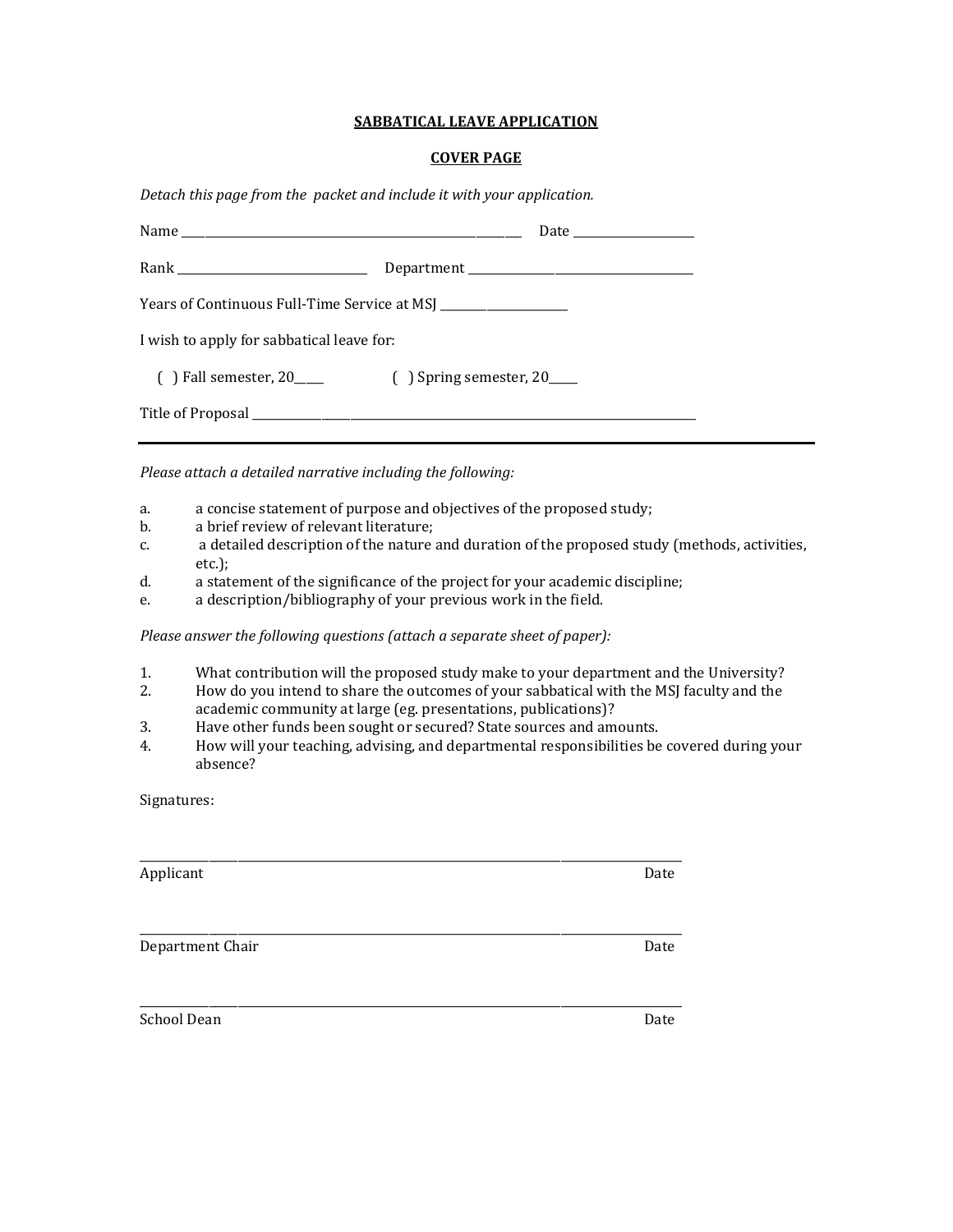### **SABBATICAL LEAVE**

### **PROPOSAL CHECKLIST**

Only complete applications can be reviewed and evaluated. Incomplete applications will be returned to the applicant. It is the sole responsibility of applicant to be sure that the following materials are submitted in the sabbatical application:

- 1. a narrative description of the project (as described on the Cover Page);
- 2. responses to Questions 1-4 (on CoverPage)
- 3. required signatures (on Cover Page)
- 4. a letter of recommendation from your dean or director
- 5. a letter of recommendation from a colleague (internal or external)

A letter of intent which merely states the faculty member's intent to apply is due to the Provost by September 15. All materials are due to the Provost by October 15. A representative of the Faculty Development Committee may then contact you for an interview. Decisions for approval and funding will be announced by December 1.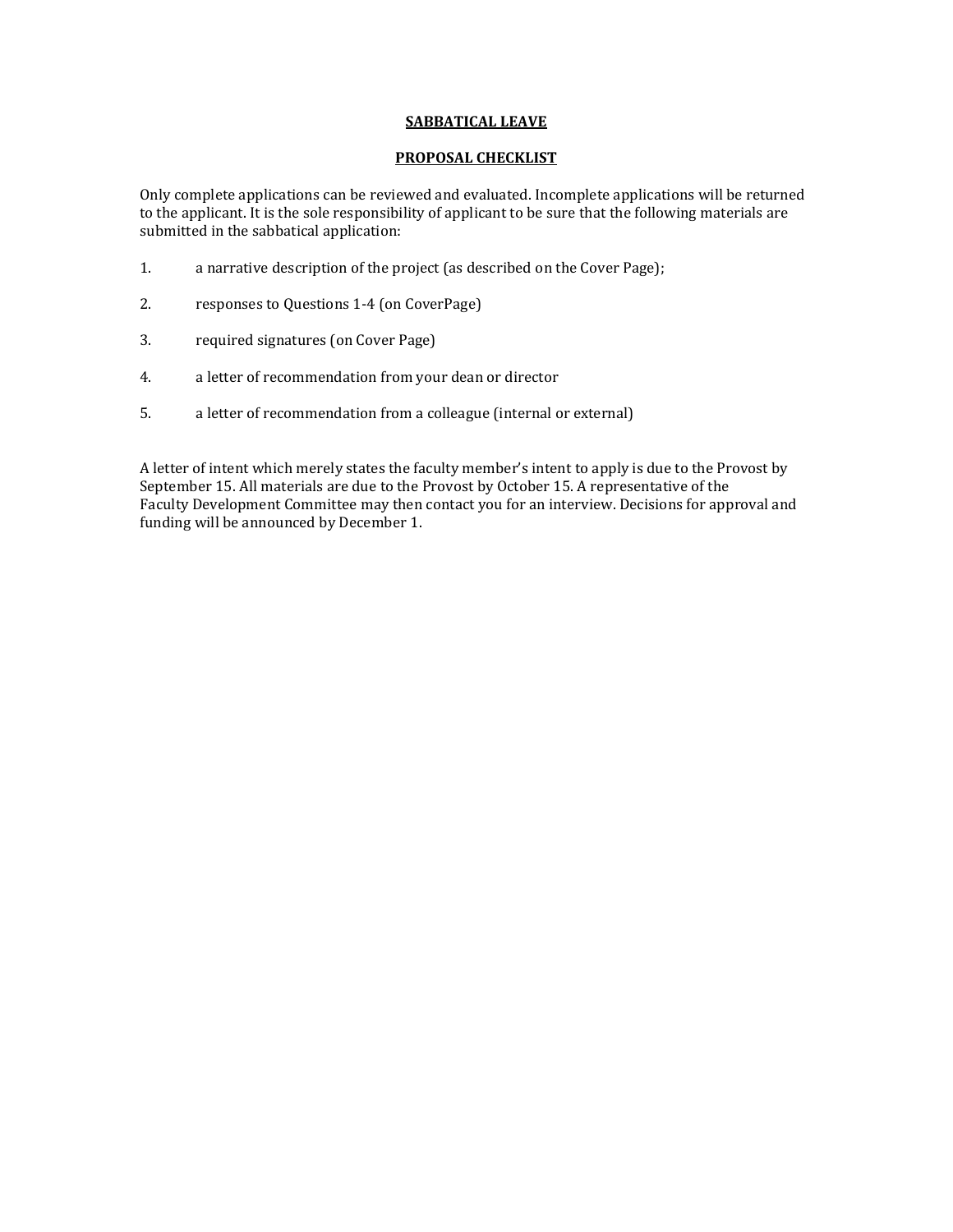# **SABBATICAL LEAVE APPLICATION**

## **REVIEW FORM**

(This form is a sample copy of the review form used by the Faculty Development Committee. It is included for your reference and need not be submitted with your application.)

|                                                                                                                    |              |  | Date and the same state of the state of the state of the state of the state of the state of the state of the state of the state of the state of the state of the state of the state of the state of the state of the state of |  |                           |
|--------------------------------------------------------------------------------------------------------------------|--------------|--|-------------------------------------------------------------------------------------------------------------------------------------------------------------------------------------------------------------------------------|--|---------------------------|
|                                                                                                                    |              |  |                                                                                                                                                                                                                               |  |                           |
|                                                                                                                    |              |  |                                                                                                                                                                                                                               |  |                           |
| $1 =$ strongly disagree, $5 =$ strongly agree                                                                      |              |  |                                                                                                                                                                                                                               |  |                           |
| 1. Objectives are clear and precise.                                                                               |              |  |                                                                                                                                                                                                                               |  | 1 2 3 4 5 cannot evaluate |
| 2. The project appears likely to result in significant<br>scholarly achievement (eg. presentations, publications). |              |  |                                                                                                                                                                                                                               |  | 1 2 3 4 5 cannot evaluate |
| 3. The project fulfills academic or curricular needs<br>of the applicant's department or the University.           |              |  |                                                                                                                                                                                                                               |  | 1 2 3 4 5 cannot evaluate |
| 4. The applicant possesses the requisite background<br>and expertise to complete the project.                      | $\mathbf{1}$ |  |                                                                                                                                                                                                                               |  | 2 3 4 5 cannot evaluate   |
| 5. The applicant's dean supports the project.                                                                      | 1            |  |                                                                                                                                                                                                                               |  | 2 3 4 5 cannot evaluate   |
| 6. The recommending colleague supports the<br>project.                                                             |              |  |                                                                                                                                                                                                                               |  | 1 2 3 4 5 cannot evaluate |
| 7. Necessary resources/equipment for the project<br>are or will be available.                                      | $\mathbf{1}$ |  |                                                                                                                                                                                                                               |  | 2 3 4 5 cannot evaluate   |
| 8. Projected timetable appears reasonable.                                                                         |              |  |                                                                                                                                                                                                                               |  | 1 2 3 4 5 cannot evaluate |
| 9. The applicant has indicated how his/her<br>responsibilities will be reassigned during the<br>sabbatical leave.  | $\mathbf{1}$ |  |                                                                                                                                                                                                                               |  | 2 3 4 5 cannot evaluate   |

STRENGTHS OF THE PROPOSAL:

WEAKNESSES: